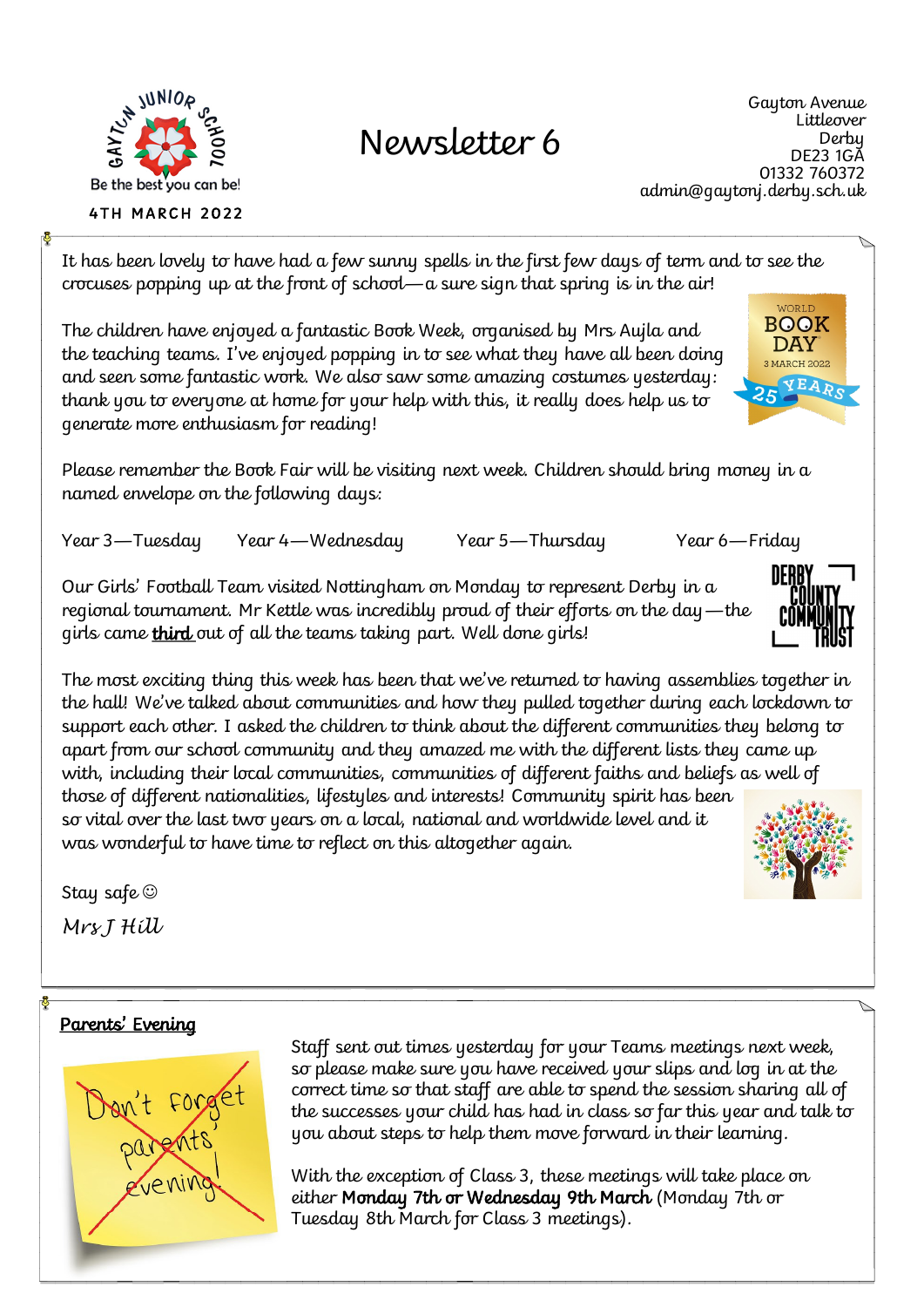### Red Nose Day 2022

We are inviting the children to wear a **splash of red** (t-shirt, hairband, socks or Comic Relief merchandise) along with their school uniform on Friday 18th March.

We have some red noses which will be on sale in the school hall between 8:45 and 8:55am from Monday 14th March, costing £1.50 (please bring the correct change if you can).

#### Traffic Update

You may be aware that a new traffic restriction comes into effect on Uplands Avenue, outside Ridgeway and St. George's schools on Monday 7th March. These restrictions prevent vehicles without permits from entering the final section of the road leading up to the schools, as marked by new signage.

#### From Monday, vehicles will not be permitted to enter the area between 8:15 and 9:00am and from 2:30 to 3:30pm.

**PEDESTRIAN** and CYCLE ZONE  $9.00<sub>am</sub>$ 2.30 - 3.30 pm **Except** permit<br>holders SH05

You might remember that the council were also in consultation to implement something similar in the last section of Gayton Avenue, leading up to the school

gates; however, these plans have been put on hold due to concerns over access to the swimming pool. We are incredibly disappointed about this, as you will know we are constantly sharing our concerns about the number of cars that continue to drive up to the gates and turn round, often mounting the pavement. I know I am not alone in having witnessed near misses outside the gates and, in the absence of the council placing any formal restrictions on this area, I would once again urge you to please not drive up to the gates when dropping off or collecting your children. We have parents, carers, children and staff who walk home using the jitty and surrounding footpaths who are continually put at risk by cars approaching the gates.

The restrictions on Uplands Avenue may have an impact on the amount of traffic on Ridgeway and Gayton Avenues from next week and for those of you who drive up to school, I would urge you to think about parking further from school and walking the last part of your journeys if you are able. Thank you, in advance, for your consideration.

I am looking to put together a meeting with interested parents, local PCSOs and, if possible, representatives from the council to talk about other feasible options to ensure our children can walk to and from safely. Please look out for further details.

#### What Have You Done at School Today?

I know this is a question lots of you ask and many of you will be familiar with the "nothing" or "I can't remember" responses (the latter is my son's particular favourite)! This is one of the reasons why we first created our weekly Learning Logs: so that we could let you know exactly what the children had been learning each week.

From the parent questionnaire sent out before half term, 9% of parents were not aware of what their children were learning so, from today, I will be doing a short post on our Facebook page this week as a round up of our week in school, to compliment what is on the Learning Log each week. Please like our Facebook page if you haven't already to catch up with these weekly round ups!

https://m.facebook.com/gaytonjuniorschool/